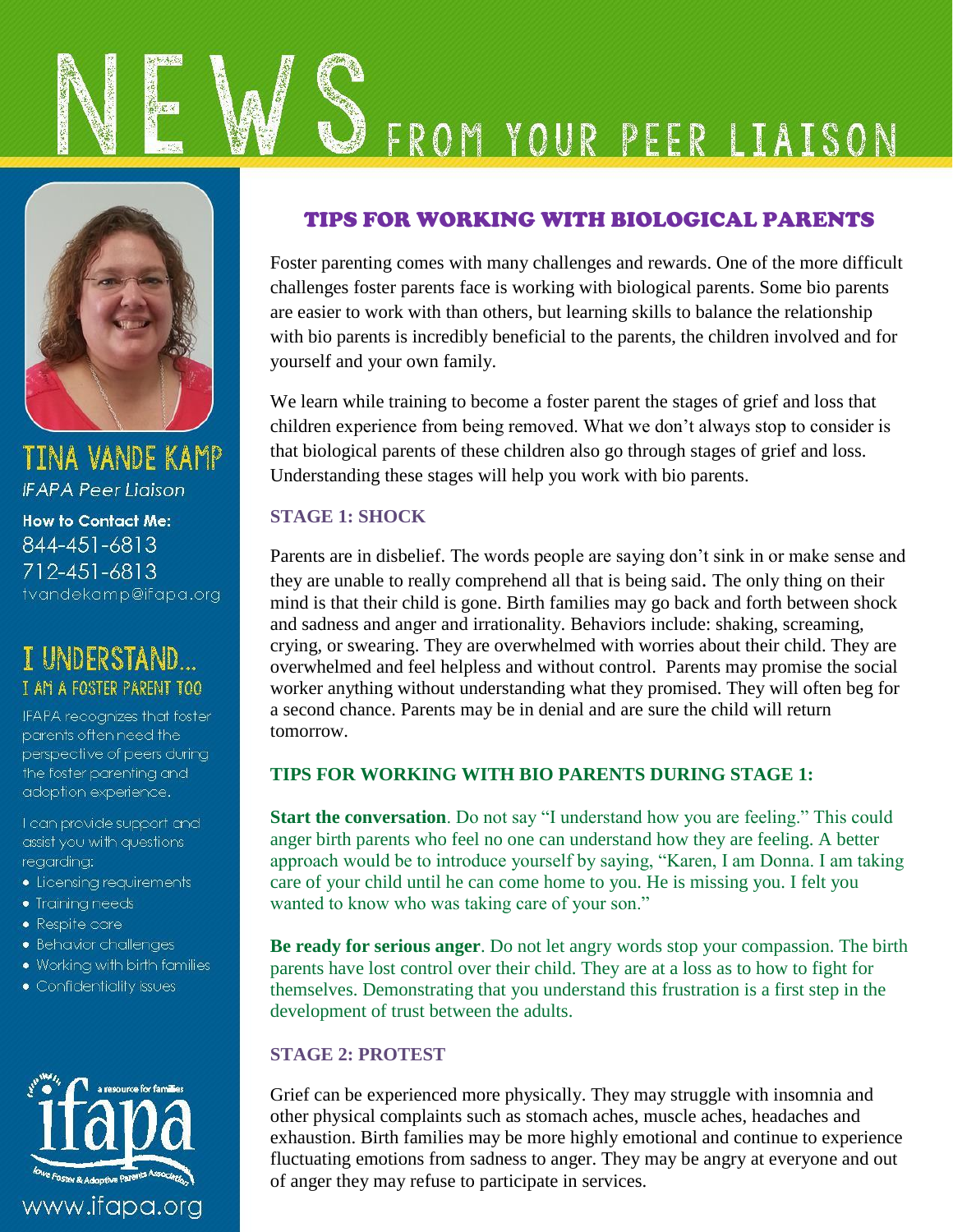## NEWS FROM YOUR IFAPA PEER LIAISON

The parents may make demands or threats and may find it easier to blame others for the situation than to accept their responsibility. All of these behavioral responses to grief are attempts to cope with despair, depression, fear, hopelessness and helplessness.

### **TIPS FOR WORKING WITH BIO PARENTS DURING STAGE 2:**

**Assure birth parents you will not harm their children**. Birth parents benefit from hearing these words from the foster parents. They may have heard or read scary stories about foster parents.

**Be humble**. Let the birth parent be the knowledgeable one when talking about their child. Example: "You know your child better than anyone. How do you want me to care for your child while he is here?"

**Understand the birth parent's anger as an expression of grief**. Do not show your own anger. Instead, show compassion. This can be difficult if the children have been neglected or abused. Your feelings are your own and should not be overlooked. But as foster parents, you must remember the child loves his or her parents. The plan is almost always reunification. Use your own feelings to motivate and support the birth parents as they learn how to parent their children in healthy ways.

**Use Reflective Listening**. Birth parents need to be heard, not judged. Reflective listening is the practice of repeating or paraphrasing what the person you are talking to has just said, reflecting back the emotions you are hearing. Example: "I hate that my children are staying with strangers!" Reflective response: "You sound worried that people you don't know will not know how to care for your children."

**Don't sell yourself as wonderful, superior, or the child's salvation**. Birth parents may feel embarrassed or threatened by the foster family's home. Birth parents may believe foster parents are in it for the money. Birth parents need to hear from foster parents that they are here to help families reunite. Birth parents need to hear again and again that their children need them and that material things aren't important.

### **STAGE 3: ADJUSTMENT**

Things begin to settle down and emotions are more stable but at times may feel depressed or upset as they accept the reality that their behaviors resulted in the removal of their children. At this phase birth families have generally come to terms with the judge's ruling and are usually more cooperative with the case plan. They have increased ability to really comprehend the circumstances that led to the removal and conditions for their child to be able to return home. Adjustment occurs sooner if the parents have an ally, such as the social worker, foster family and/or other members of the 'team'. Birth families are able to adjust sooner if they are able to develop a trusting relationship with the birth family, this is significant to lessening the birth family's worries about the safety or loyalty of their child. This helps to bring the focus and attention to the child.

### Fun Activity for your Kids to Do!



Make Your Own Play Snow!

1/2 Cup Suave **Conditioner** and 3 Cups Baking Soda

Here's a good sensory activity for the holiday season (from Huckleberry Love) with only 2 ingredients that you probably already have in the house!